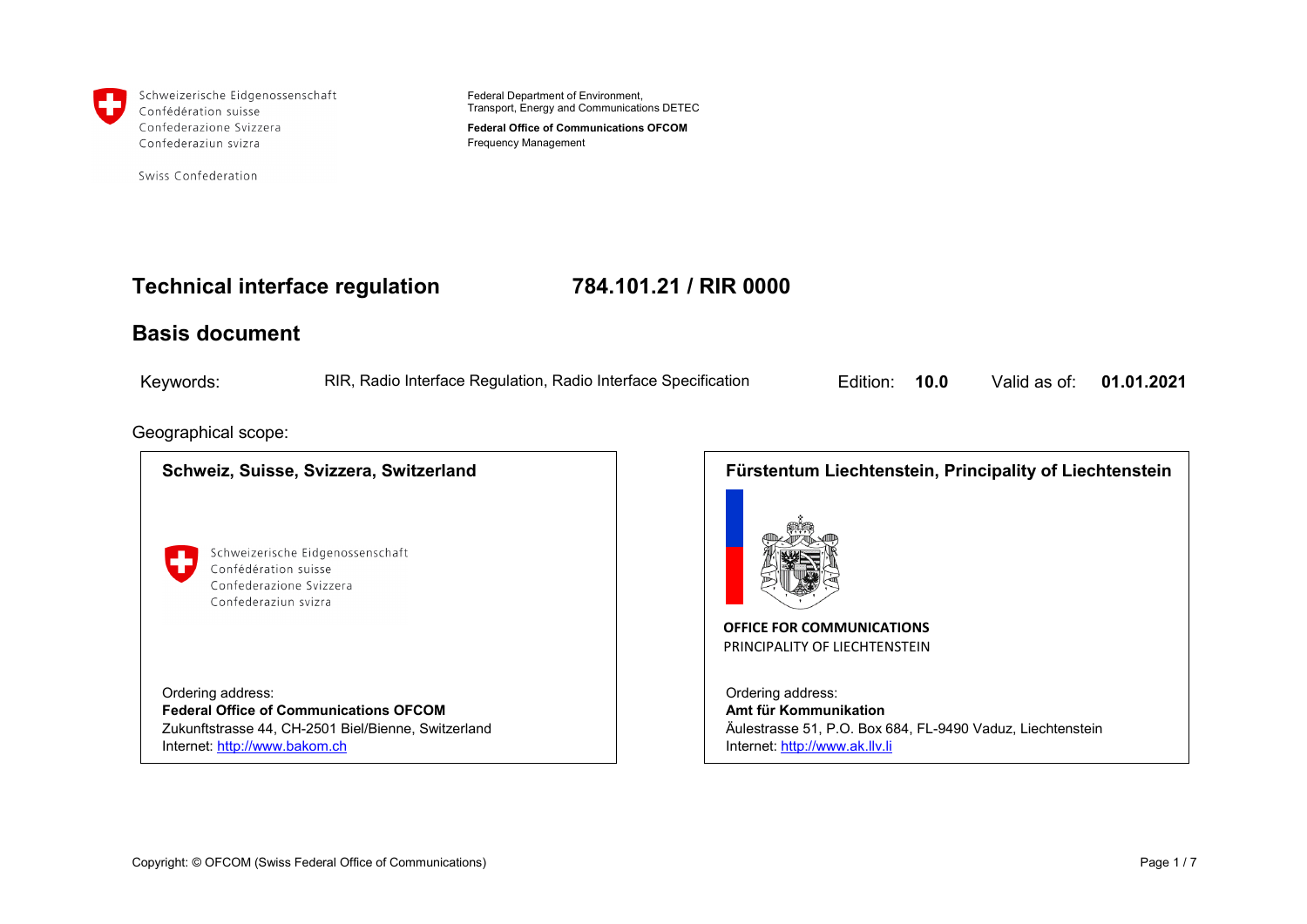# **1 Scope**

Technical interface regulations (RIR) define the requirements for the frequency use by radiocommunication equipment in the frequency range up to 3000 GHz. RIR include the technical parameters, the frequency bands as well as the rules on the use of the radio frequency spectrum (in Switzerland) respectively the obligation for individual frequency assignment (in Liechtenstein).

RIR indicate the technical standards, which, when they are fulfilled, pose a presumption of conformity to the essential requirements. The fulfilling of the essential requirements constitutes one of the conditions for the offering, making available on the market, putting into service, installation and operation of radiocommunication equipment in Switzerland and in the Principality of Liechtenstein.

# **2 Legal basis (Switzerland)**

The technical interface regulations are based on art. 25, 31 and 62 of the Swiss Telecommunications Act (FMG; SR 784.10), on art. 3, 8 and 9 of the Ordinance on the Use of the Radio Frequency Spectrum (VNF; SR 784.102.1), the Ordinance of OFCOM on the Use of the Radio Frequency Spectrum (VVNF; SR 784.102.11) as well as on art. 3 of the Ordinance on Telecommunication Equipment (FAV; SR 784.101.2). The technical interface regulations are published in annex 2 of the Ordinance of OFCOM on Telecommunication Equipment (VFAV; SR 784.101.21). They can be obtained from the OFCOM, Zukunftstrasse 44, P.O. Box, 2501 Biel-Bienne, or consulted at the internet address: www.ofcom.ch > OFCOM > Legal Framework > Practical implementation > Appliances and installations > Technical interface regulations (RIR).

## **3 Legal basis (Principality of Liechtenstein)**

The present technical interface requirements (RIR) are based on art. 31 et seq. of the Communications Act of 17 March 2006 (LR 784.10, in its current version) in combination with art. 82 et seq. of the Ordinance concerning Means of Identification and Frequencies in the Field of Electronic Communication of 8 May 2007 (LR 784.101.8, in its current version) and art. 28, 29 of the Ordinance concerning tasks and authorization of the administration in area of electronic communication of 3 April 2007 (LR 784.101.4, in its current version) and art. 4 para. 1 part 'b' and protocol II of agreement between the government of Principality of Liechtenstein and Parliament of Switzerland on matters regarding telecommunication area (LR 0.784.189.101.1, in its current version).

They also rely upon art. 3 of the Swiss Ordinance on Telecommunications Installations of 14 June 2002 (SR 784.101.2) in virtue of the Customs Treaty regarding the direct applicability of certain Swiss regulations of 26 March 2013 (LR 170.551.631, in its current version).

## **4 Structure of the technical interface regulations (RIR)**

The structure of the technical interface regulations follows the guidance document of the European Commission:

"Notification of radio interface specifications and radio equipment classes, Notification template and guidance, December 2017. Endorsed by TCAM and RSC".

The designation of radio services and applications are in conformance with the document:

"ECO Frequency Information System (EFIS)".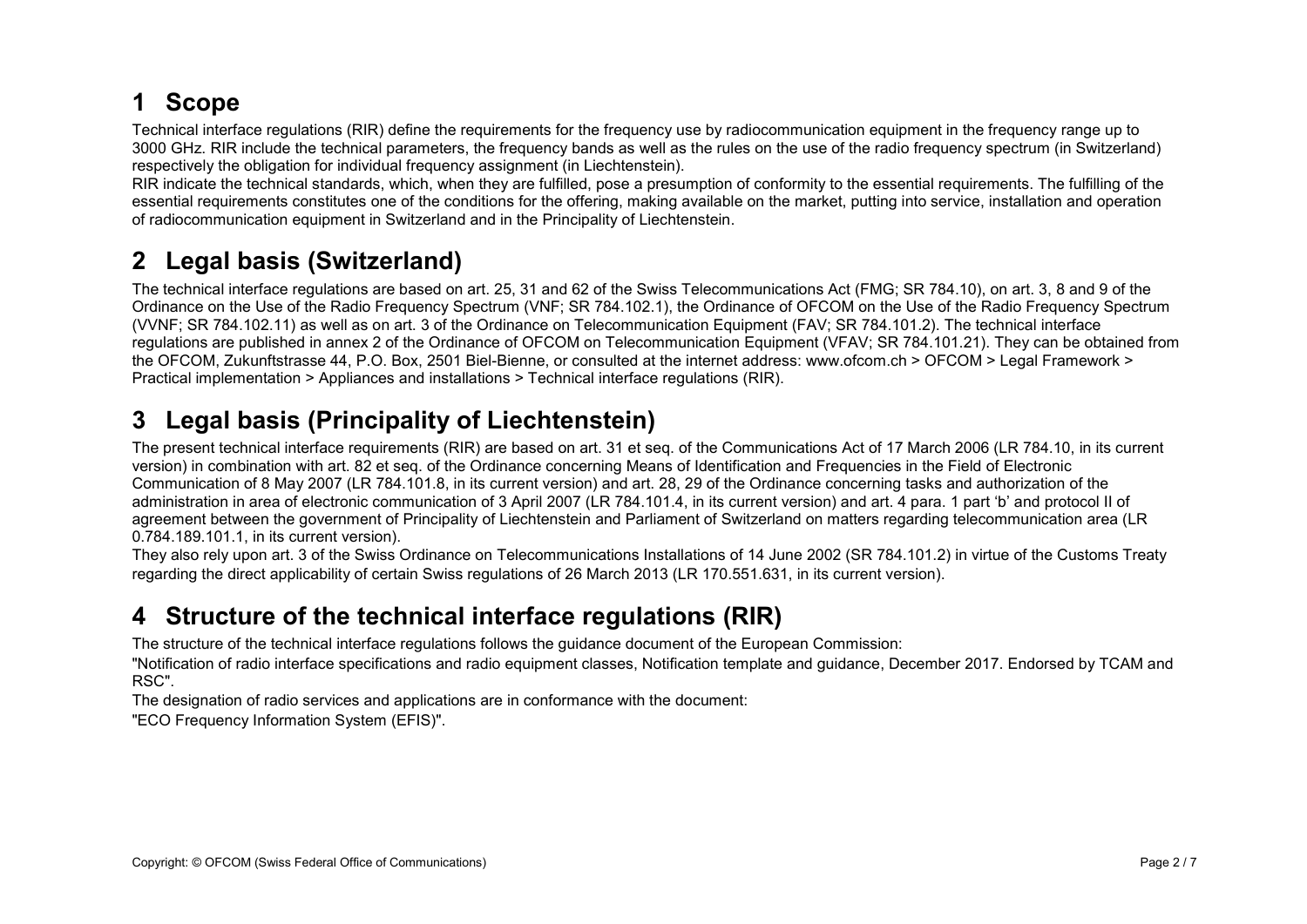# **5 Information fields in the technical interface regulations (RIR)**

**Normative part**

| No.          | <b>Parameter</b>                          | <b>Description</b>                                                                                                                                                                                                                                                                                                                                                             | <b>Comments</b>                                                                                                                                                                                                                                                                 |
|--------------|-------------------------------------------|--------------------------------------------------------------------------------------------------------------------------------------------------------------------------------------------------------------------------------------------------------------------------------------------------------------------------------------------------------------------------------|---------------------------------------------------------------------------------------------------------------------------------------------------------------------------------------------------------------------------------------------------------------------------------|
| 1            | Radiocommunication<br><b>Service</b>      | Radiocommunication Service according to ECC/DEC/(01)03,<br>Annex 1.                                                                                                                                                                                                                                                                                                            |                                                                                                                                                                                                                                                                                 |
| $\mathbf{2}$ | <b>Application</b>                        | Application according to ECC/DEC/(01)03, Annex 2.<br>Description of allowed application(s) within the frequency<br>band.                                                                                                                                                                                                                                                       | Application details. In particular cases, specific provisions<br>may be given to define the application (kind of use and<br>assigned frequencies within the band etc.) or which user<br>groups may get frequencies.                                                             |
| 3            | <b>Frequency band</b>                     | Lower and upper limits of the frequency band where<br>particular technical interface regulations are valid. The<br>transmitting frequency band limits are given as channel<br>edges rather than centre frequencies of lowest and highest<br>channels within the band.<br>Several transmitting frequency bands, using the same Radio<br>Interface parameters, may be specified. | The transmit centre frequency may be specified or<br>additional information regarding the receive frequencies<br>may be given.                                                                                                                                                  |
| 4            | <b>Channelling</b>                        | Description of channelling or channel spacing.                                                                                                                                                                                                                                                                                                                                 | In addition to the channel spacing, the centre or reference<br>frequencies (e.g. min. / max. frequencies) to be used for<br>the referred emissions may be defined for different<br>channel spacing in some RIR. The method of multiplexing<br>may be covered in relevant cases. |
| 5            | Modulation /<br><b>Occupied bandwidth</b> | Designation of emission in accordance with Article 2.7<br>(Appendix 1) of the ITU Radio Regulations (RR) or<br>description of modulation using other terms.                                                                                                                                                                                                                    |                                                                                                                                                                                                                                                                                 |
| 6            | Direction /<br><b>Separation</b>          | Duplex direction and separation if applicable.                                                                                                                                                                                                                                                                                                                                 |                                                                                                                                                                                                                                                                                 |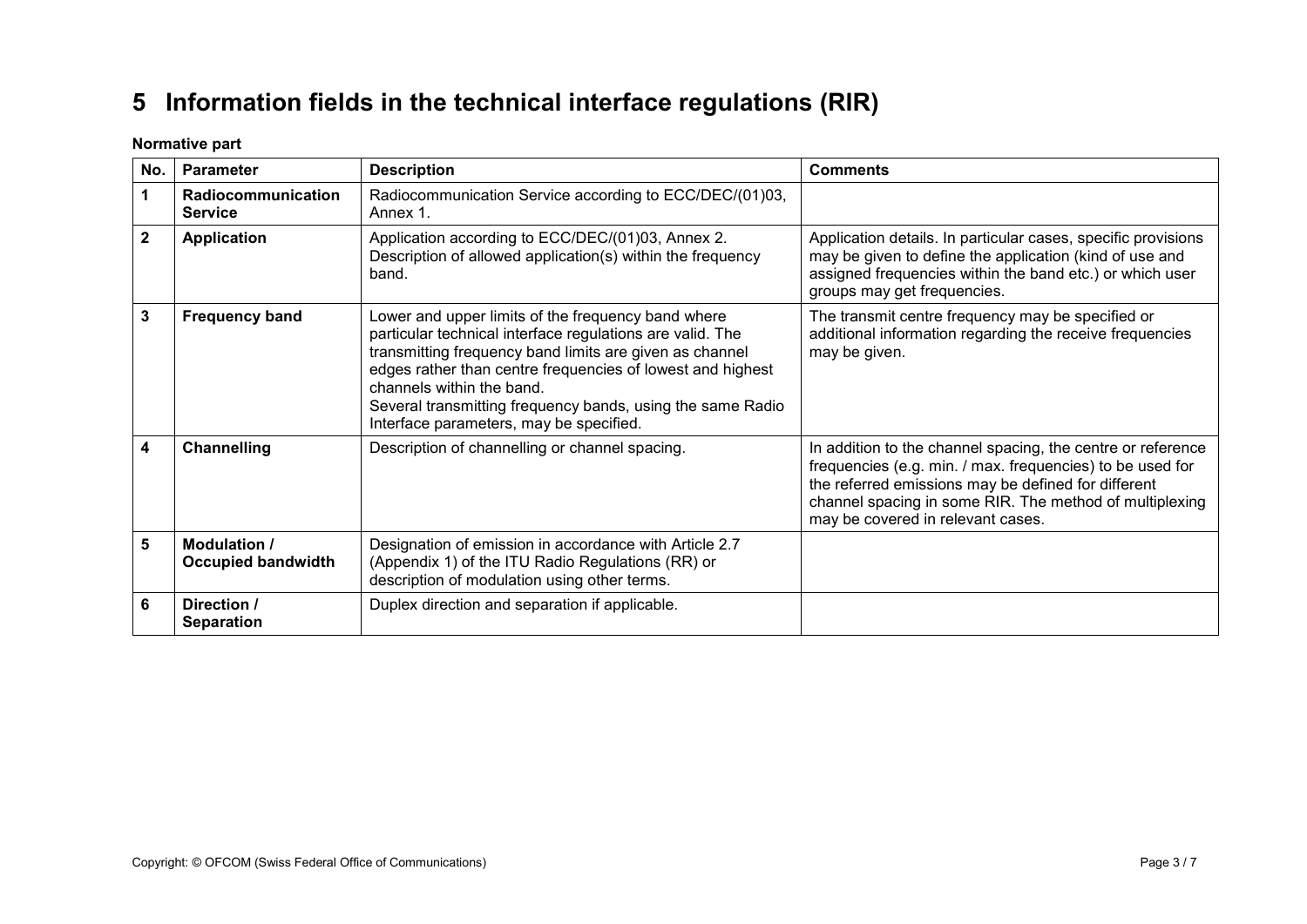| No.            | <b>Parameter</b>                              | <b>Description</b>                                                                                                                                                                                                                                                                                                                                                                                                                                                                                                                  | <b>Comments</b>                                                                                                                                                                                                                                                                                                                             |
|----------------|-----------------------------------------------|-------------------------------------------------------------------------------------------------------------------------------------------------------------------------------------------------------------------------------------------------------------------------------------------------------------------------------------------------------------------------------------------------------------------------------------------------------------------------------------------------------------------------------------|---------------------------------------------------------------------------------------------------------------------------------------------------------------------------------------------------------------------------------------------------------------------------------------------------------------------------------------------|
| $\overline{7}$ | Transmit power /<br><b>Power density</b>      | The maximum transmit power (upper power limit), is normally<br>specified in radiated power or power density (e.r.p., e.i.r.p.,<br>etc.) and direction (angle, polarization). Alternatively<br>electromagnetic field strength can be given as a function of<br>distance or area.<br>Where justified, the maximum conducted output power /<br>power density of the transmitter may be specified as an<br>alternative.<br>For certain applications the minimum transmit power / power<br>density (lower power limit) may be specified. | For applications authorised on an individual basis, the<br>maximum radiated power, the radiated power flux density<br>or the maximum conducted output power, and in some<br>cases, also the lower power limit may be specified in the<br>licence provisions (Switzerland) or under obligation for<br>individual assignment (Liechtenstein). |
| 8              | <b>Channel access and</b><br>occupation rules | Channel access and occupation rules specify the obligations<br>to protect other applications in the same band or to facilitate<br>sharing between the applications using the same band and<br>when justified in adjacent bands. This is done by:                                                                                                                                                                                                                                                                                    | Channel occupation rules are imposed mostly on the<br>equipment exempted from individual authorisation and in<br>some cases on the equipment used on an individual<br>authorisation basis, using shared channels.                                                                                                                           |
|                |                                               | requiring the level of protection and/or mitigation which<br>results from the use of validated mitigation and spectrum<br>access techniques in the Harmonised Standard. Pending<br>the adoption of Harmonised Standards the RIR can<br>specify or refer to spectrum access and mitigation<br>techniques which is/are considered adequate.                                                                                                                                                                                           | Equipment shall implement appropriate spectrum access<br>and mitigation techniques on condition it achieves at least<br>an equivalent level of protection and/or mitigation (taking<br>in account the different potentially interfered applications)<br>as achieved by compliance with the harmonised standard.                             |
|                |                                               | defining the electromagnetic field strength value not to be<br>exceeded at the location of the other (protected) user(s)<br>or at the boundary of a certain geographical area (e.g.<br>radio astronomy sites). -                                                                                                                                                                                                                                                                                                                    |                                                                                                                                                                                                                                                                                                                                             |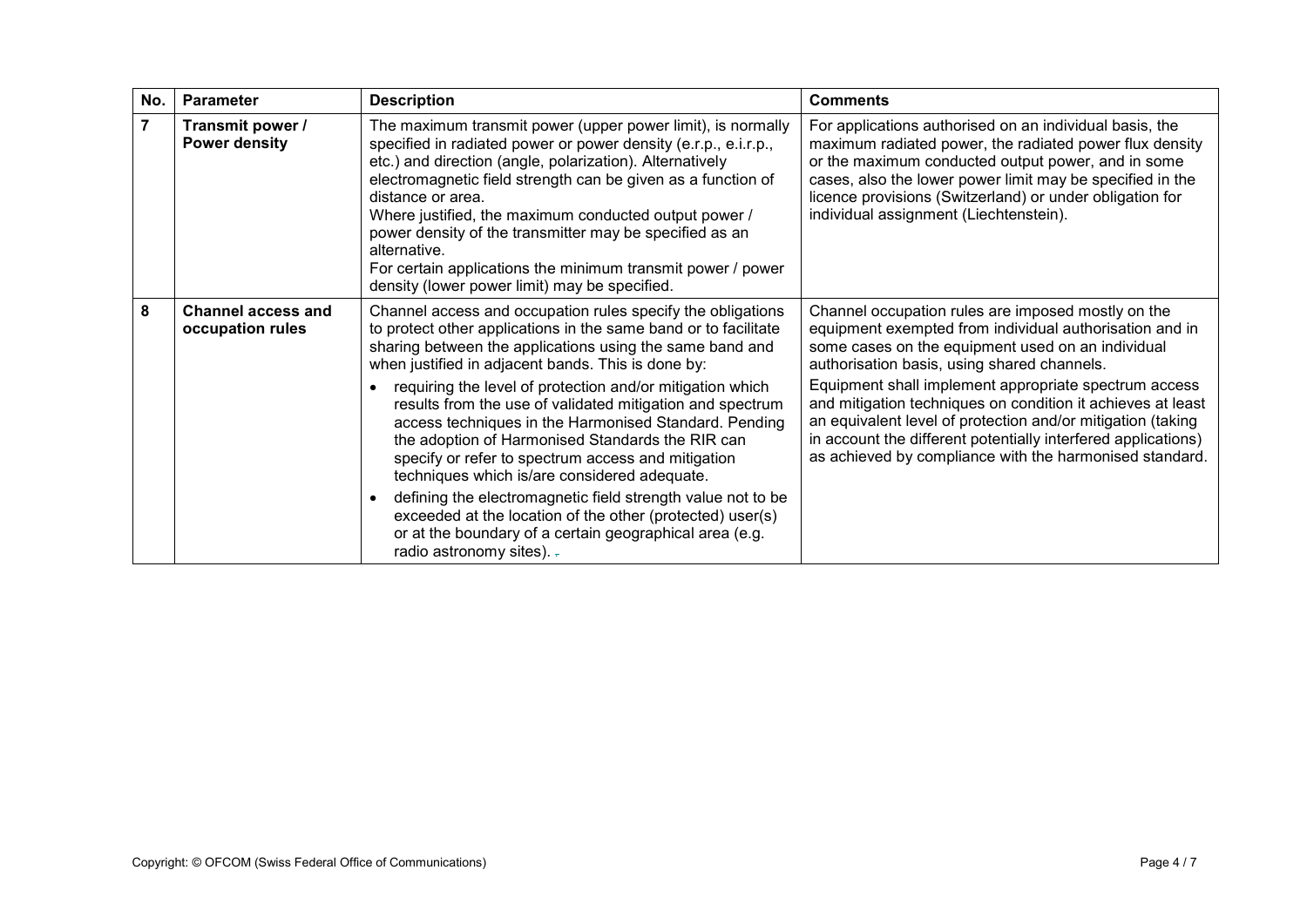| No. | Parameter                                                                               | <b>Description</b>                                                                                                                                                                                                                                                                                                                                                                                                                                                                                                                                                                                                                                                                   | <b>Comments</b>                                                                                                                                                                                                                                                                                                                                                                                                                                                                                                                                                                   |
|-----|-----------------------------------------------------------------------------------------|--------------------------------------------------------------------------------------------------------------------------------------------------------------------------------------------------------------------------------------------------------------------------------------------------------------------------------------------------------------------------------------------------------------------------------------------------------------------------------------------------------------------------------------------------------------------------------------------------------------------------------------------------------------------------------------|-----------------------------------------------------------------------------------------------------------------------------------------------------------------------------------------------------------------------------------------------------------------------------------------------------------------------------------------------------------------------------------------------------------------------------------------------------------------------------------------------------------------------------------------------------------------------------------|
| 9   | <b>Authorisation regime</b><br>(rules on the use of the<br>radio frequency<br>spectrum) | This field reflects the rules on the use of the radio frequency<br>spectrum. The radio frequency spectrum may be used freely<br>or in compliance with certain rules.<br>Switzerland:<br>License required: Radio licence issued by OFCOM or<br>ComCom is compulsory.<br>Notification: Prior notification to OFCOM is required.<br>$\bullet$<br>Radio operator certificate: Certificate of competence is<br>required.<br>License exempt: Free use of frequencies in compliance<br>with technical regulations.<br>Principality of Liechtenstein<br>Individual assignment: Individual assignment is<br>required.<br><b>General authorisation: General authorisation is</b><br>available. | Here you can find further information, such as time or<br>geographical restrictions on the use of a radio installation.<br>(e.g. use within buildings, radio astronomy locations,<br>airfield, use in aircraft above a certain flight altitude, etc.)<br>Explanations regarding a required registration (e.g. as a<br>telecommunications service provider) can also be listed<br>here.<br>Certain uses of the radio frequency spectrum can be<br>granted exclusively on a NIB / NPB (non-interference<br>basis / non-protected basis) or on an exclusive/non-<br>exclusive basis. |
| 10  | <b>Additional essential</b><br>requirements                                             | This field is used to indicate special requirements stipulated<br>by Swiss law or in case there is a European Commission<br>Decision invoking Art. 3.3 of the Directive 2014/53/EC.<br>(Refer to "Anhang 1, Verordnung des BAKOM über<br>Fernmeldeanlagen", SR 784.101.21)                                                                                                                                                                                                                                                                                                                                                                                                           | Additional information if appropriate. Typically regulations<br>of Switzerland and of the Principality of Liechtenstein,<br>generally based on Commission Decisions, impose<br>specific quality levels to be achieved for safety of life and<br>other applications.                                                                                                                                                                                                                                                                                                               |
| 11  | <b>Frequency planning</b><br>assumptions                                                | The frequency planning assumptions may cover additional<br>issues such as receiver parameters, assumed antenna<br>characteristics and radio environment.<br>These assumptions are taken into account for network<br>planning purposes and in the case of harmful interference to<br>the radio services.<br>National technical Standards for radio equipment are also<br>specified here. These are available on the internet at the<br>following address: www.bakom.amin.ch > OFCOM ><br>Organisation> Legal framework > Practical implementation ><br>Appliances and installations > Standards                                                                                       | The main reason of stating the frequency planning<br>assumptions is that the relevant Harmonised Standard<br>may not contain in all cases all the parameters used;<br>in interference calculations for new frequency<br>assignments, or;<br>in international co-ordination processes, or;<br>in compatibility analysis.                                                                                                                                                                                                                                                           |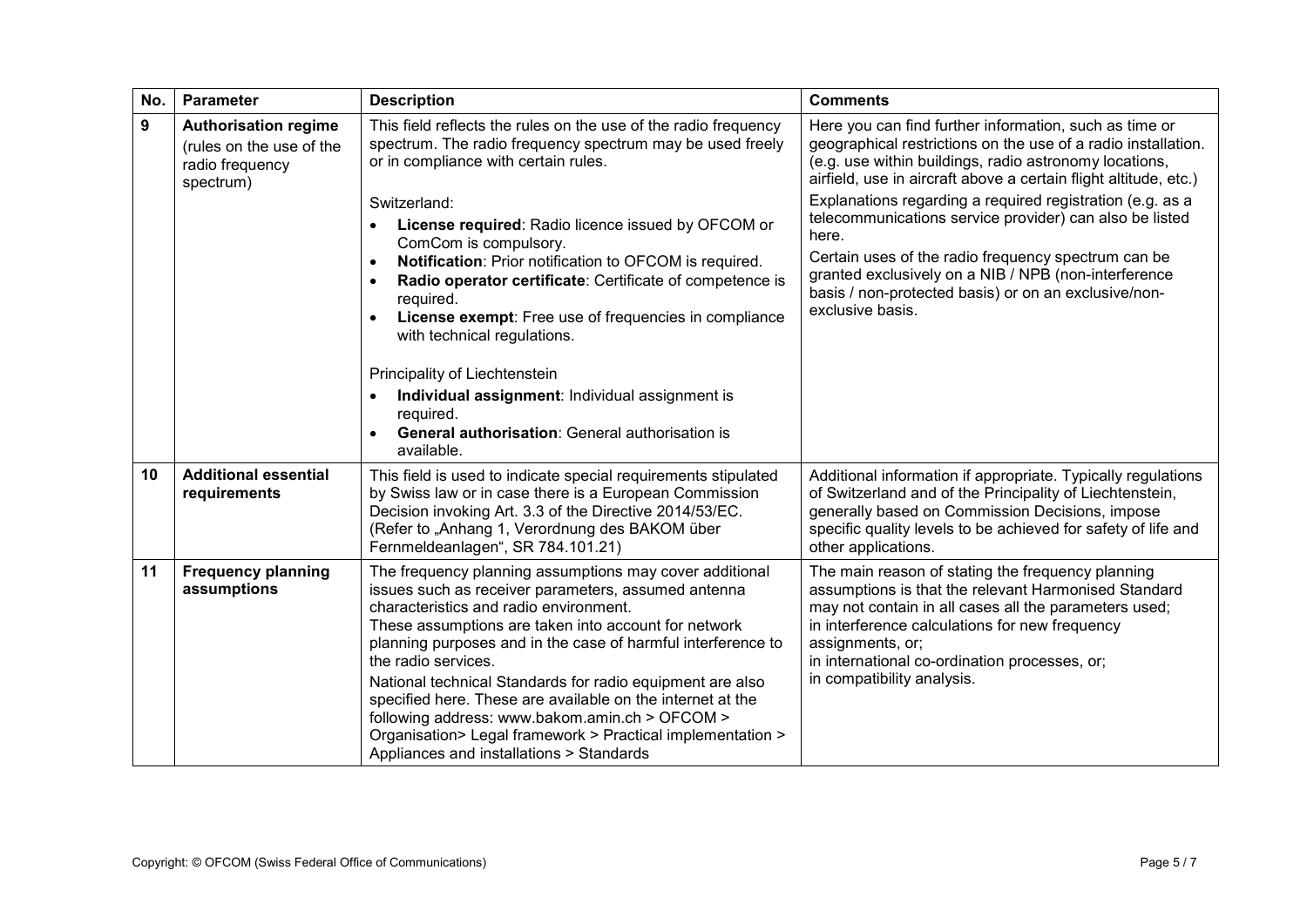#### **Informative part**

| No. | <b>Parameter</b>           | <b>Description</b>                                                                                                                      | <b>Comments</b>                                                                                                                                                                                                                                                                                                                                                                                                                                                                                                                                                                                                        |
|-----|----------------------------|-----------------------------------------------------------------------------------------------------------------------------------------|------------------------------------------------------------------------------------------------------------------------------------------------------------------------------------------------------------------------------------------------------------------------------------------------------------------------------------------------------------------------------------------------------------------------------------------------------------------------------------------------------------------------------------------------------------------------------------------------------------------------|
| 12  | <b>Planned changes</b>     | Any planned changes or indication of evolution                                                                                          |                                                                                                                                                                                                                                                                                                                                                                                                                                                                                                                                                                                                                        |
| 13  | <b>Reference</b>           | Standards on the efficient use of the frequency spectrum.<br><b>CEPT / ECC Decisions or Recommendations.</b>                            | Only the version(s) of the Standard(s) mentioned in the<br>most recent publication of the list of Harmonised<br>Standards give(s) presumption of conformity. It is<br>common to foresee a transition period for the earlier<br>versions.<br>Also mentioned are Non-Harmonised Standards covering<br>the efficient use of the spectrum. (In accordance with the<br>guidance from WG-FM #89 for the ECA table and ERC<br>Report 25.)<br>Technical Standards for radio equipment (see no. 11)<br>have the same significance for Switzerland and<br>Liechtenstein as a Harmonised Standard and are also<br>specified here. |
| 14  | <b>Notification number</b> | Identification number of RIR notification to EU, EFTA and/or<br>WTO.                                                                    |                                                                                                                                                                                                                                                                                                                                                                                                                                                                                                                                                                                                                        |
| 15  | <b>Remarks</b>             | EMC Standards, other standards and references (ITU, ECC<br>Reports, etc.) in relation to use of the spectrum.<br>Additional information |                                                                                                                                                                                                                                                                                                                                                                                                                                                                                                                                                                                                                        |

## **6 Terminology, Acronyms and abbreviations**

The term RIR (Radio Interface Regulation) is used in Switzerland and in the Principality of Liechtenstein for the regulated radio interfaces according to the European model "Radio Interface Specification".

The explanation of acronyms and abbreviations, which are used in the technical documents (RIR), may be found at the OFCOM web site:

<https://www.bakom.admin.ch/bakom/en/home/frequenzen-antennen/national-frequency-allocation-plan/explanatory-notes-and-abbreviations.html>